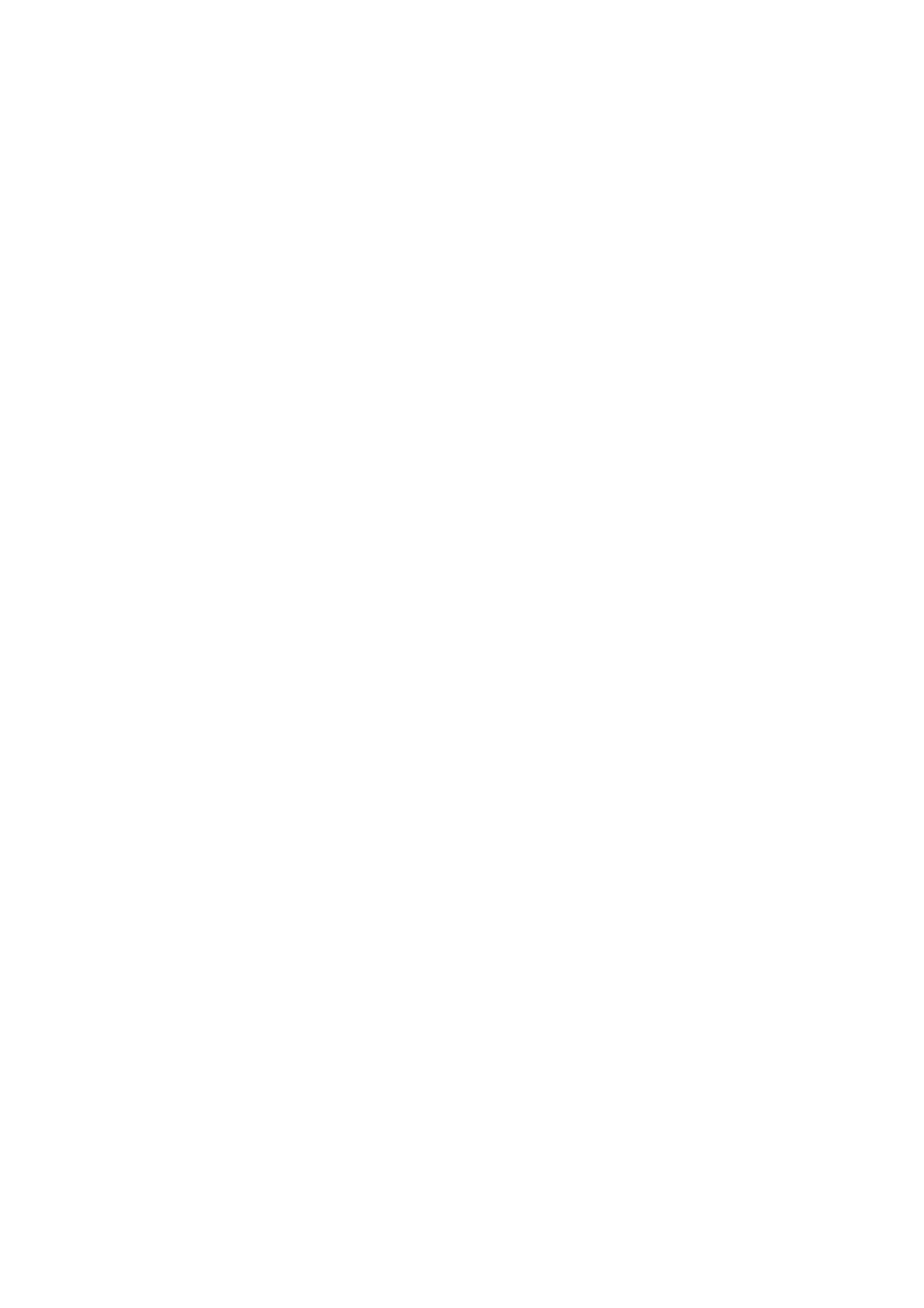# PRAETORIAN PREFECTS, 337-361

The nature of the praetorian prefecture in the reign of Constantine has been a matter of scholarly disagreement, which epigraphic discoveries continue to clarify.<sup>1</sup> It can now be regarded as established that Constantine did not create the four regional prefectures of the late fourth century as Zosimus alleged (2.33.1-2), repeating the views and probably the words of Eunapius.2 The prefectures were created piecemeal under Constans and Constantius,3 but the system had not yet crystallised into its final form by 361, when the latter died. For, whereas Claudius Mamertinus, the consul of 363, was honoured as 'per Italiam ac Inlyricum praefecto praetorio' under the emperor Julian (ILS 755: Concordia), his colleague Salutius Secundus was not praetorian prefect of the East (as is often assumed), $4$  but an old-style prefect who accompanied the emperor wherever he went: Ammianus styles him pointedly and correctly 'praefectus Salutius praesens' (23.5.6).

# 1. The nature of the prefecture, 335-361

Discussion of the praetorian prefects of the sons of Constantine must start from the college of five prefects attested by a pair of dedications to Constantinus Caesar from near

<sup>1</sup> See A.Chastagnol. 'Les préfets du prétoire de Constantin', REA 70,1968,321-354 (on the importance of inscriptions published since 1960); L'évolution politique, sociale et économique du monde romain 284-363, Paris 1982,249-253; 'Les inscriptions africaines des préfets du prétoire de Constantin', L'Africa romana. Atti del III convegno di studio, Sassari, 13-15 dicembre 1985, Sassari 1986,263-273 (principally on the significance of AE 1981.878); 'Un nouveau préfet de Dioclétien: Aurelius Hermogenianus', ZPE 79,1989,165-68.

<sup>2</sup> The New Empire of Diocletian and Constantine, Cambridge, Mass. 1982, Chap. VIII, cf. A.Chastagnol, L'évolution, 1982,251.

A college of five prefects is attested while Domitius Zenophilus was proconsul of Africa (AE 1981.878 [Ain Rchine]), i.e., between 328 and 332 (New Empire 1982,106,171). The names of the first three prefects are unambiguously preserved on the stone, viz., (1) Valerius Maximus, consul in 327, (2) Ju[nius Bassus] and (3) [F]lavius Ablabius, the consuls of 331. Therefore, since Bassus became prefect several years before Maximus (New Empire 1982,129,132), the order of names does not reflect simple seniority within the college. Rather, first come the prefects of consular rank in the chronological order of their consulates, then prefects who have not been consuls in the order of their appointment as prefects.

The fifth name is totally lost, but the fourth begins with the letters Va[. T.Grünewald, Constantinus Maxius Augustus, Wiesbaden 1990, 202, on no.133, has recently suggested that he was Valerius Felix. But Felix only became prefect of Africa in 333, i.e., after Bassus had left office (New Empire, 1982,133). Hence, unless the college contains an otherwise unknown prefect, the fourth and fifth names should be those of (4) Evagrius, whose nomen is unknown but who is attested as praetorian prefect in 326, 329, 331 and 336, and (5) L.Papius Pacatianus, who had probably been prefect since 329 (cf. New Empire, 1982,131/2, 135). Moreover, since Evagrius never held the consulate, whereas Pacatianus became consul on 1 January 332, the fact that Evagrius precedes Pacatianus implies that the inscription cannot be later than 331.

<sup>3 &#</sup>x27;Regional Prefectures', Bonner Historia-Augusta-Colloquium 1984/1985 (1987), 13-23.

<sup>4</sup> E.g., PLRE 1. 814-817, 1050.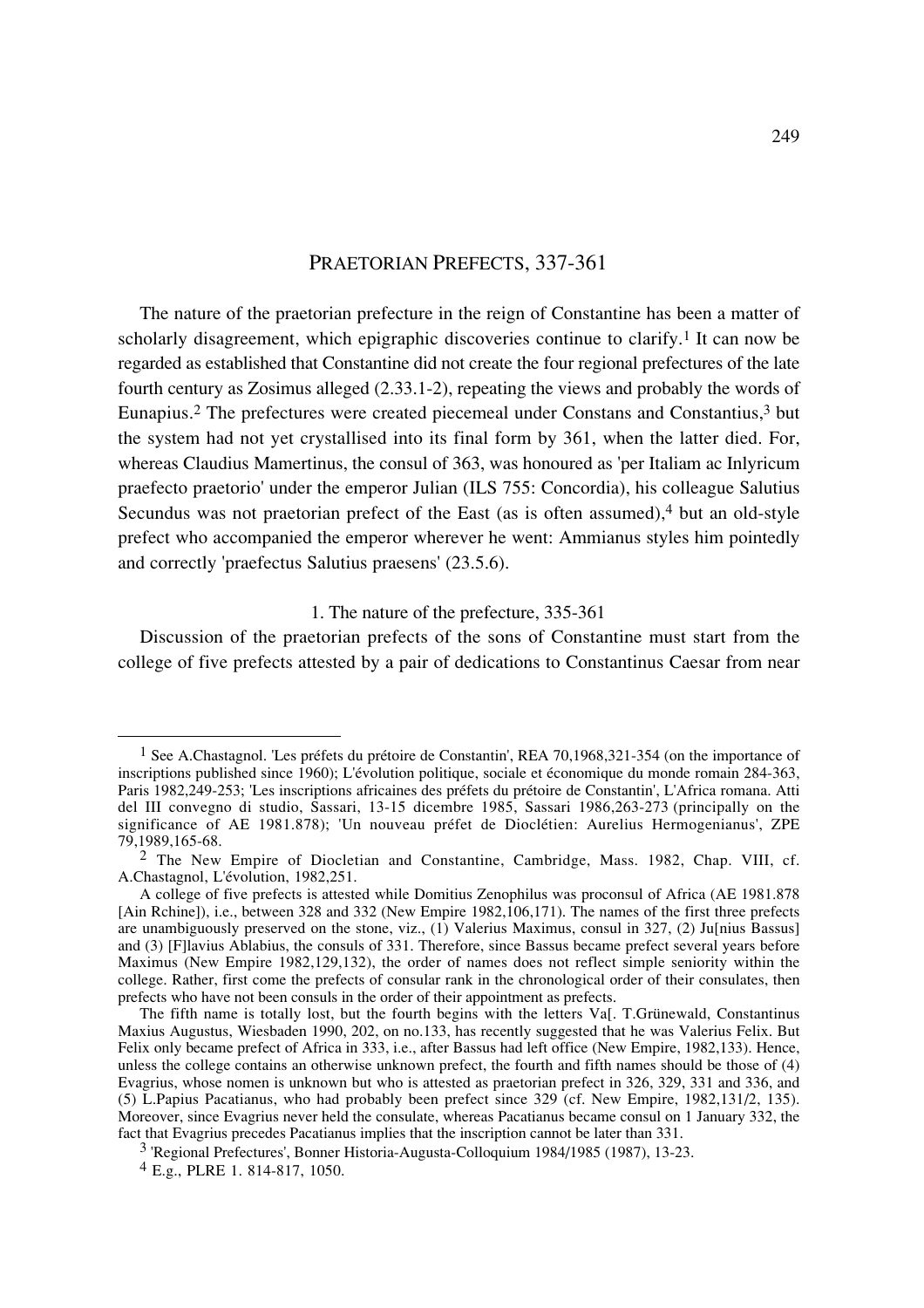Carthage and Antioch.<sup>5</sup> The African inscription has been known since 1924 and has often been dated to 337: the name of the third prefect, erased on this stone but now attested by the parallel text from Antioch published in 1985, fixes the date as earlier than 9 October 336.6 The college is as follows: -

(1) L.Pap(ius) Pacatianus, consul in 332, otherwise attested as prefect and in some way responsible for the city of Rome between April 332 and April 335;

(2) Fl(avius) Ablabius, consul in 331, attested as prefect from 329 to 337 and active at court or in Constantinople;

(3) Val(erius) Felix, praetorian prefect of the African diocese from 333 to 336;

(4) C.Annius Tiberianus, praetorian prefect in Gaul;

(5) Nestorius Timonianus, otherwise unknown.

Publishing the Antioch text, D.Feissel argued that the occasion of the joint dedication of the prefects to Constantinus was probably his vicennalia as Caesar on 1 March 336.7 That hypotheseis has the unwelcome consequence that the Caesar Dalmatius, who was proclaimed on 18 September 335, had no praetorian prefect, even though literary sources imply that he was assigned a portion of the Empire to supervise in the same way as the other Caesars.<sup>8</sup> It would be preferable, therefore, to identify the occasion of the dedications as the marriage of Constantinus, which probably took place in the summer of 335.9 (The presumed attestation of Annius Tiberianus as vicarius Hispaniarum on 15 July 335 is more than doubtful on other grounds.)10 In that case, the functions of the prefects in 335 can be identified as follows: -

(1) L.Papius Pacatianus, prefect of Constans;

(2) Flavius Ablabius, prefect of Constantine;

(3) Valerius Felix, prefect in Africa (and responsible for the dedication at Tubernuc);

(4) C.Annius Tiberianus, prefect of Constantinus;

(5) Nestorius Timonianus, prefect of Constantius (and responsible for the dedication at Antioch).

Since the order of names must here reflect seniority of appointment within the college, Pacatianus must have become prefect before Ablabius, who seems to be first attested on 13

<sup>5</sup> The number of prefects has often been misstated as four: e.g., L.Poinssot and T.Lantier, 'Quatre préfets du prétoire contemporains de Constantin', CRAI 1924,229-233 (the original publication); W.Ensslin, RE 22,1954,2430; PLRE 1. 1048; C.Vogler, Constance II et l'administration impériale, Groupe de recherche d'histoire romaine de l'Université de Strasbourg: Études et travaux 3, Strasbourg 1979,111; A.Demandt, Die Spätantike, Munich 1988,77 n.79.

<sup>6</sup> D.Feissel, Travaux et Mémoires 9,1985,421ff. For other evidence for each of these prefects, New Empire, 1982,131ff., where a date of 337 for AE 1925.72 = ILT 814 (Tubernuc) is mistakenly assumed.

 $\frac{7}{7}$  D.Feissel, Travaux et Mémoires 9,1985,434, cf. L.Poinssot and R.Lantier, CRAI 1924, 232.

<sup>8</sup> Origo Const. Imp. 35; Epit. de Caes. 41.20.

<sup>9</sup> Eusebius, VC 4.49, implies a date before 336. Constantinus was born on 7 August 316: the identity of his wife appears to be unknown (New Empire 1982,44/5).

<sup>10</sup> See New Empire, 1982,145 n.17, arguing that CTh 3.5.6, though published in Spain in 336, may have been issued to Tiberianus as vicarius Hispaniarum on 15 July 332.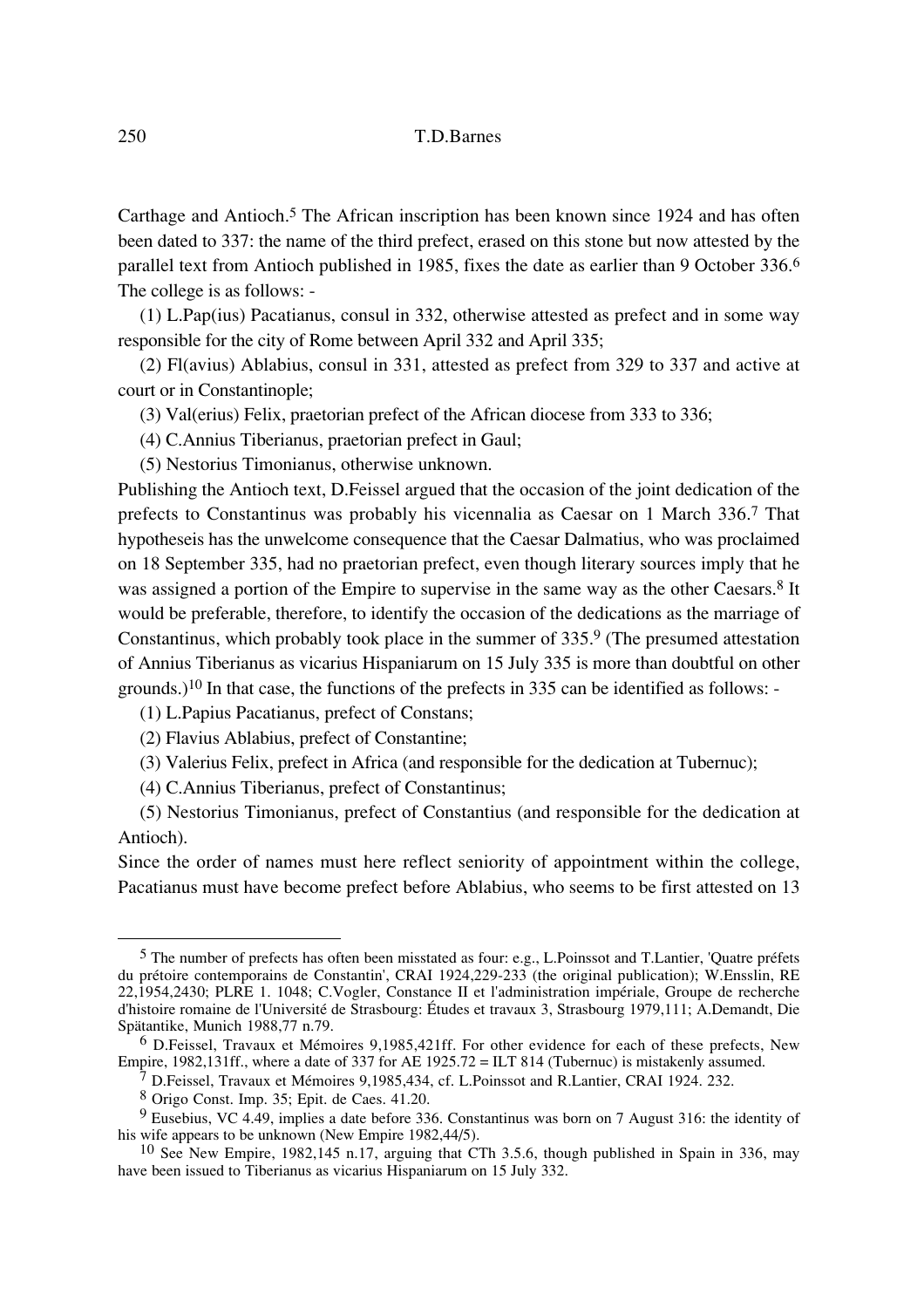May 329 (CTh 11.27 1<sup>S</sup>). He will have administered Italy (and perhaps part of the Balkans) as a quasi-regional prefect until the Caesar Constans received Italy, Africa and Illyricum to supervise in 335.11 In 335, therefore, each emperor had a praetorian prefect attached to his person, and there was one additional prefect administering the African provinces.

After Constantine died on 22 May 337, Flavius Ablabius was dismissed, then later put to death (Eunapius, Vit. phil. 6.3.8-13, p.464). The prefect of Dalmatius was presumably killed with him during the summer of 337, and, since there is no good evidence that an African prefecture ever existed under the sons of Constantine, it may be presumed that this prefecture lapsed in 337. The prefects who held office between the proclamation of the sons of Constantine as Augusti on 9 September 337 and the death of Constantius on 3 November 361 fall into two categories: those who were attached to emperors and in effect served as deputy emperors, and those who supervised the administration of a region of the empire.

Constantinus ruled precisely the area of the later Gallic prefecture, viz. Britain, Gaul and Spain, so that his prefect appears to span the two categories of deputy emperor and regional prefect. Between 337 and 340, one prefect of Constantinus is known and the only source to name him describes him as a regional prefect: Paulinus' Vita Ambrosii states that its hero's father was administering the prefecture of the Gauls when his son was born in 339 (2.3).<sup>12</sup> Since Paulinus was writing many years after 340, his description of Ambrosius' title or function may be anachronistic: hence, like Annius Tiberianus before 337, Ambrosius may legitimately be regarded as the praefectus praetorio praesens of Constantinus.

Constantius employed prefects of the old type in the East until 354. The ecclesiastical historian Socrates specifically reports that his prefect Philippus, whom he describes as δευτέρω μετά βατιλέα χρηματίζοντι, commanded troops in Constantinople in late 344 (HE 2.16.2, 8), and a statue of Philippus as prefect wearing a sword still stood in Chalcedon two centuries later (John Lydus, Mag. 2.9, p.64 Wuensch). Moreover, in 351 Constantius appointed Thalassius to serve the Caesar Gallus as prefect, guide and counsellor, together with the quaestor Montius Magnus (Passio Artemii 12 = Philostorgius, HE  $3.26<sup>a</sup>$ ). As Constantius became ruler of the West in stages between 350 and 353, however, he took over the regional prefectures already developed there by his brother Constans, and after 354 he began to extend the system to the eastern empire.

When Constans acquired the territories of Constantinus in 340, he appointed a praetorian prefect to administer them, as may safely be deduced from the fact that he had two prefects in the early 340s. Two colleges of prefects are attested from these years. The earlier (of late 341 or early 342) comprises the following three names:

(1) Antonius Marcellinus, consul in 341;

<sup>&</sup>lt;sup>11</sup> Two of the four constitutions addressed to Pacatianus concern the city of Rome (CTh 14.4.1 [8 March]) 334]; 8.9.1 [17 April 335]).

 $^{12}$  For the date, J.R.Palanque, Saint Ambrose et l'empire romain, Paris1933,480-482; F.H.Dudden, The Life and Times of St.Ambrose 1, Oxford 1935, 2 n.2.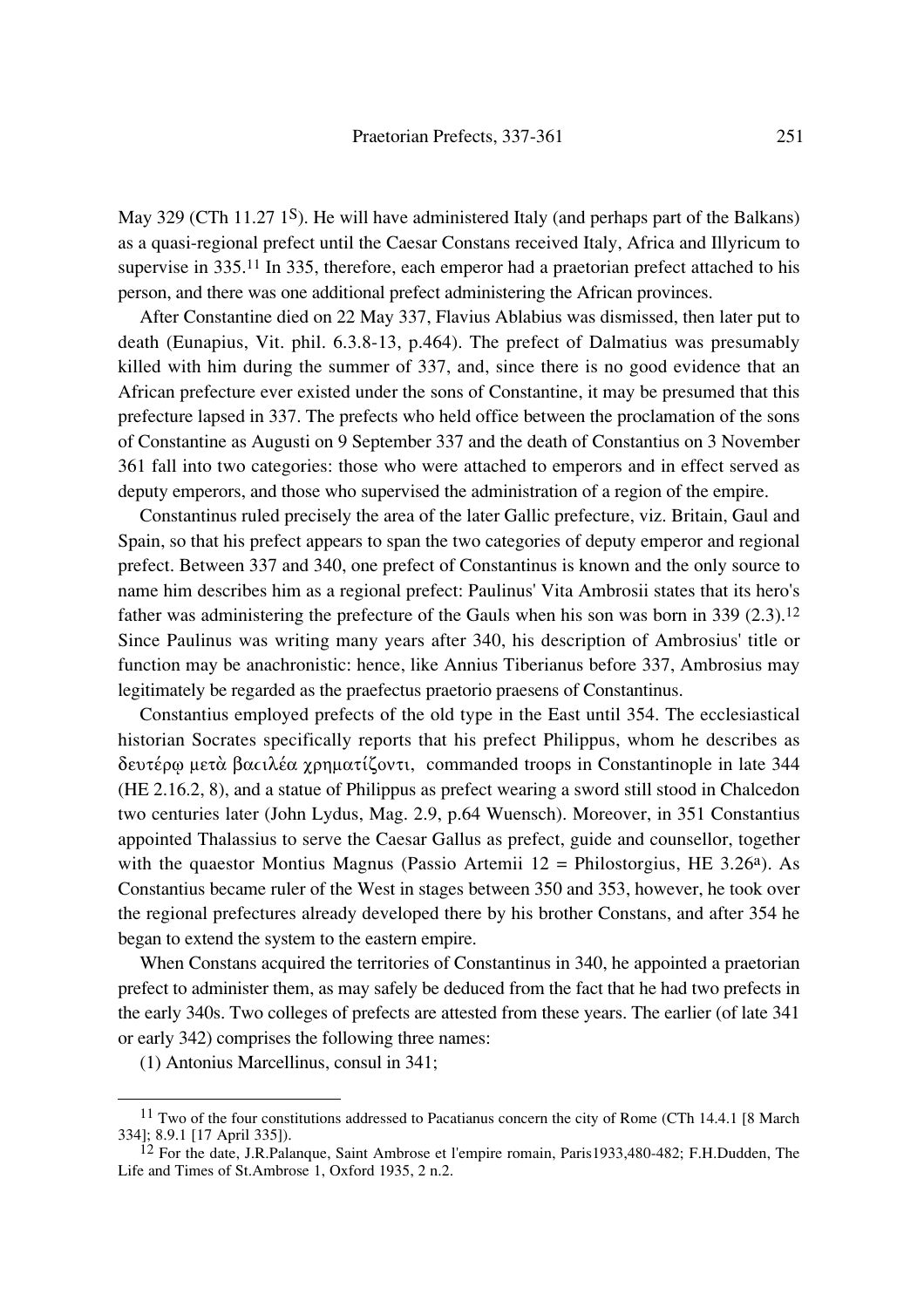(2) Domitius Leontius, consul in 344;

(3) Fabius Titianus, consul in 337 (ILS 8944: Traiana in Thrace).

The other college is known from a pair of letters which the prefects jointly wrote to Flavius Felicianus, ex-comes and the priest of Apollo at Delphi, probably in 342:

(1) Fl(avius) Domitius Leontius;

(2) Fabius Titianus;

(3) Furius Placidus, i.e. M.Maecius Memmius Furius Baburius Caecilianus Placidus, consul in 343.13

In each case, the eastern prefect Leontius has two western colleagues at a time when Constans was sole emperor of the West. Moreover, a survey of all the known prefects of Constans establishes that by c.345 he had three prefects, not merely two, and the evidence indicates that each of the western prefects of the later 340s operated in one of the three geographical areas of Gaul, Italy and Illyricum.14

On the basis of these facts, the genesis of the regional prefectures becomes readily comprehensible in terms of political events and administrative logic. When Constans appointed a second prefect in 340 to supervise the former territories of Constantinus, he created the praetorian prefecture of Gaul. By implication, he limited the area in which his existing praetorian prefect normally exercised jurisdiction to Italy, Africa and Illyricum. The third prefect was created during or shortly after Constans' expedition to Britain in the winter of 342/3. Henceforward, one praetorian prefect resided in Trier and administered Britain, Gaul and Spain, another resided at Sirmium and administered Illyricum, while a third at Milan administered Italy and Africa. Thus the first of the four regional prefectures of the late fourth century came into existence in 340 as the result of a sudden and unexpected political change: the new praetorian prefect of Gaul administered exactly those territories which Constantinus had ruled as Caesar and then Augustus with a praefectus praetorio praesens as his deputy. The decisive step came in 343 or shortly thereafter, when Constans replaced his other praetorian prefect, who presumably still functioned in the old way, with two prefects to whom he assigned the civil administration of, respectively, Illyricum and Italy with Africa.<sup>15</sup>

<sup>&</sup>lt;sup>13</sup> Delphi, Inv. nos. 1647, 4077, reported by A.Chastagnol, REA 70,1968,336, from C.Vatin, Delphes à l'époque impériale, Diss. Paris, 1965,258/9. It is unfortunate that the full text of this pair of inscriptions seems not to have been published, for they show that Felicianus had requested the protection of the prefects to avoid harassment in the performance of his priestly duties.

<sup>14</sup> Bonner Historia-Augusta-Colloquium 1984/1985 (1987), 17ff.

<sup>15</sup> Bonner Historia-Augusta-Colloquium 1984/1985 (1987), 21/2.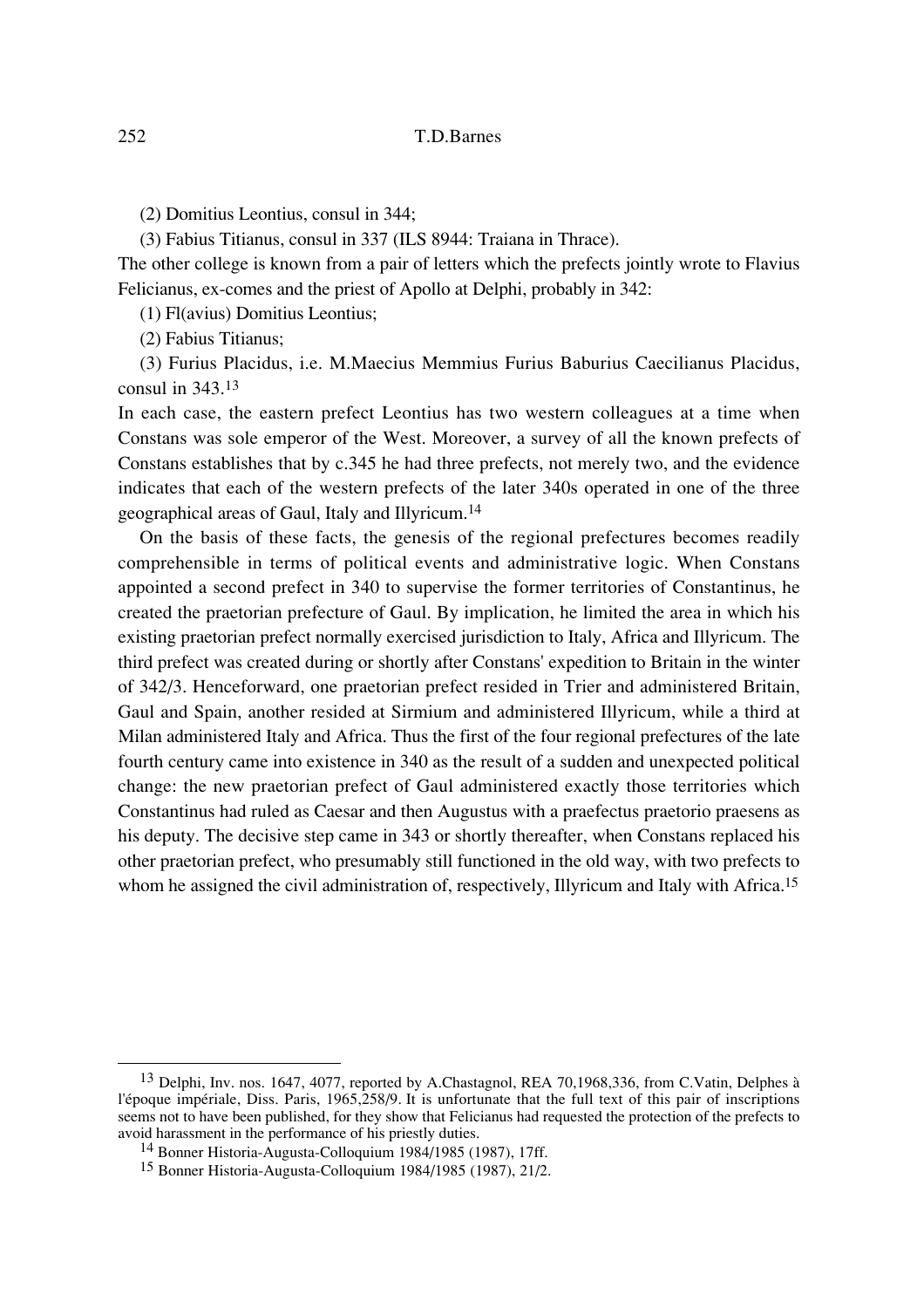#### 2. Attested Prefects, 337-361

Since the praetorian prefecture changed greatly between 337 and 351, it would be misleading to draw up a single list of prefects.16 The list which follows, therefore, is divided first by the type of prefect, then within each category by the emperor served or the region administered. Where the prefecture itself is unproblematical, mere references or a summary description will be given, fuller treatment being reserved for those cases where the date or nature of the prefect's office is not clearly and unambiguously documented.<sup>17</sup>

## PREFECTS ATTACHED TO EMPERORS

## CONSTANTINUS

339 Ambrosius

Paulinus, Vita Ambrosii 2.3-4

# **CONSTANTIUS**

338-340 Septimius Acindynus, cos. 340

Attested on 27 December 338 (CTh 2.6.4) and by papyri with the consular date of 340.18

341 or 342-344 Flavius Domitius Leontius, cos. 344

Leontius is securely attested in the Theodosian Code from 11 May 342 (11.36.6) to 6 July 344 (13.4.3), but an incomplete or abbreviated subscription may attest Leontius as early as 11 October 340 (7.9.2S).19 The inscriptional evidence which records Leontius as prefect is not dated precisely, but ILS 8944 (Traiana) confirms that he had become prefect by late

<sup>16</sup> For earlier lists and discussions, which there would be no point in criticising in detail, H.M.Gwatkin, Studies of Arianism2, Cambridge 1900,283-289; J.R.Palanque, Essai sur la préfecture du prétoire au Bas-Empire, Paris 1933,17-36; W.Ensslin, RE 22 (1954) 2431-2434, 2496-2500; J.R.Palanque, 'Les préfets du prétoire sous les fils de Constantin', Historia 4,1955,257-263; PLRE 1. 1049/50; R.von Haehling, Die Religionszugehörigkeit der hohen Amtsträger des römischen Reiches seit Constantins I. Alleinherrschaft bis zum Ende der Theodosianischen Dynastie, Bonn 1978,52, 56-64,95,99-101,284/5,290-295,331/2,335-338; Vogler, Constance, 1979,110-130 (who postulates a separate regional prefecture of Africa from 347 to 355). There is also much scattered discussion in W.Kuhoff, Studien zur zivilen senatorischen Laufbahn im 4. Jahrhundert n.Chr. Ämter und Amtsinhaber in Clarissimat und Spektabilität, Frankfurt/Bern 1983: note the passages listed in the index (462/3).

 $17$  The present reconstruction assumes that Flavius Eugenius, who was honoured as ex praefecto praetorio, consuli ordinario designato when Constantius and Julian restored his statue in Rome, presumably in 357 (ILS 1244), was an honorary praetorian prefect, who received the title and rank on or after his retirement as magister officiorum, as argued by E.Stein, Byzantion 9,1934,331/2. Vogler, Constance, 1979,123ff., argues that he governed a separate prefecture of Africa from 12 June 347 to early 350.

<sup>&</sup>lt;sup>18</sup> R.S.Bagnall, Alan Cameron, S.R.Schwartz and K.A.Worp, Consuls of the Later Roman Empire, Atlanta 1987,215. The anecdote repeated by Augustine, Sermo domini in monte 1.12.50 (PL 34. 1254) both implies that Acindynus was a Christian and locates him in Antioch in 340.

<sup>&</sup>lt;sup>19</sup> CTh 7.9.1 names the consuls of 340: the subscription to 7.9.2 appears to read 'dat. v id. Oct. consss.', which O.Seeck, Regesten der Kaiser und Päpste für die Jahre 311 bis 476 n.Chr. Vorarbeit zu einer Prosopographie der christlichen Kaiserzeit, Stuttgart 1919,188, expanded to 'conss. s(upra) s(criptis)'.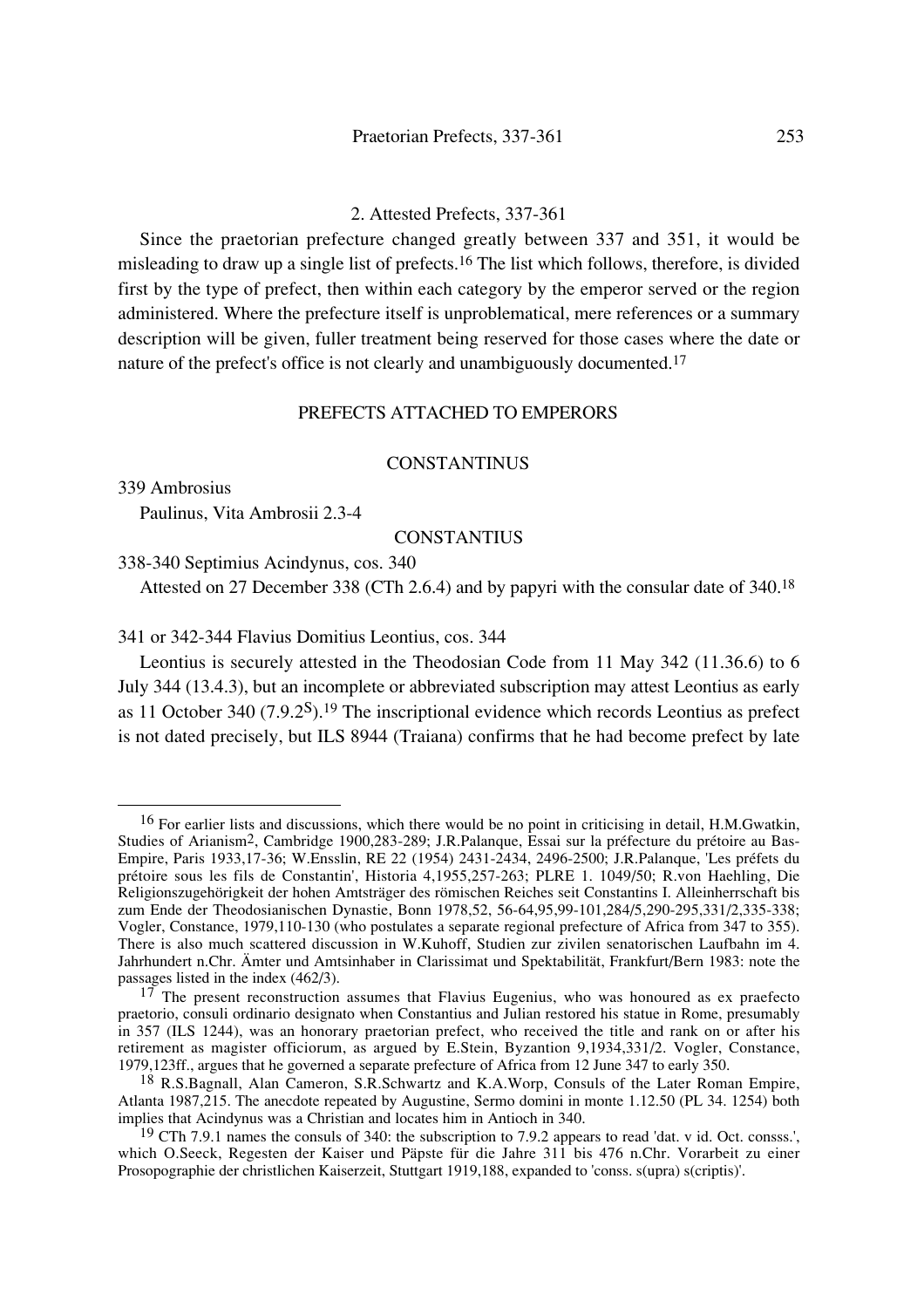341 or early 342. (ILS 1234 [Berytus] honours Leontius as both prefect and consul in the lifetime of Constans, i.e., between 344 and 350.)

#### 344-351 Flavius Philippus, cos. 348

The long praetorian prefecture of Flavius Philippus has a meagre and problematical attestation in the Theodosian Code, from 28 July 346 (CTh 11.22.1) to 20 September 349  $(3.13.1 + 8.13.1 + 2)$ <sup>20</sup> Philippus is comparatively well attested, however, in literary sources, by inscriptions and on papyri with the consular date of 348.21 The date at which he became prefect can be deduced from Socrates' account of his expulsion of Paul of Constantinople (HE 2.16): the movements of Paul, who was with Athanasius at the court of Constans by the spring of 345 (HE 2.22.5), exclude a date later than the final months of 344.22 Philippus was still prefect in 351, when Constantius and Gallus honoured him with a statue at Chytrae in Cyprus (ILS 738). He died, it appears, shortly before the Battle of Mursa on 28 September 351. The date and circumstances of his death must be inferred from three separate sources which each give part of the story: -

(a) Philippus was 'dismissed from his office with great dishonour, in such a way that he was mocked by those whom he did not wish after becoming a private citizen' and died as an outlaw (Athanasius, Hist.Ar. 7.6);

(b) Constantius sent Philippus to Magnentius as an ambassador: after Magnentius advanced into Pannonia in the summer of 351, Philippus addressed his troops and almost persuaded them to desert, but Magnentius kept Philippus with him (Zosimus 2.46.2-47.2, 48.2, 48.5);

(c) Philippus persuaded Silvanus to desert from Magnentius to Constantius shortly before the Battle of Mursa (scholiast on Julian, Orat. 2, 97C).23

The easiest combination of these three incomplete accounts is to suppose that Philippus' death came about from his abuse of his privileged position as an ambassador. Athanasius

<sup>20</sup> See A.H.M.Jones, 'The Career of Flavius Philippus', Historia 4,1955,229-233. Seeck, Regesten, 1919,199-200, had emended the date of CTh 11.22.1 as well as those of CTh 8.7.2 and 11.30.20, whose transmitted dates are 3 November 326 and 9 June 340 respectively, to show Philippus as still in office as prefect in 353. Even though Jones expressly observed that Athanasiu, Hist.Ar. 7.6 unambiguously dates Philippus' death to 351, Vogler, Constance, 1979, 122,123,129, revives the impossible notion that he was still alive and in office in 353 (in her view, as prefect of Italy).

<sup>21</sup> For Philippus as consul, Bagnall, Cameron, Schwartz and Worp, Consuls, 1987,230/1. On I.Ephesos 41, in which Constantius orders Philippus to be honoured with statues in the cities of Asia, see the original publication by L.J.Swift and J.H.Oliver, 'Constantius II on Flavius Philippus', AJP 83,1962,247-264.

<sup>22</sup> Athanasius and Constantius. Theology and Politics in the Constantinian Empire, Cambridge, Mass., forthcoming, Chapter X with App.8.

 $^{23}$  First published in advance of his edition by J.Bidez, REA 27,1925,314. Not noted in the account of his career in PLRE 1. 696/7 - though the entry for Silvanus has it (840/1).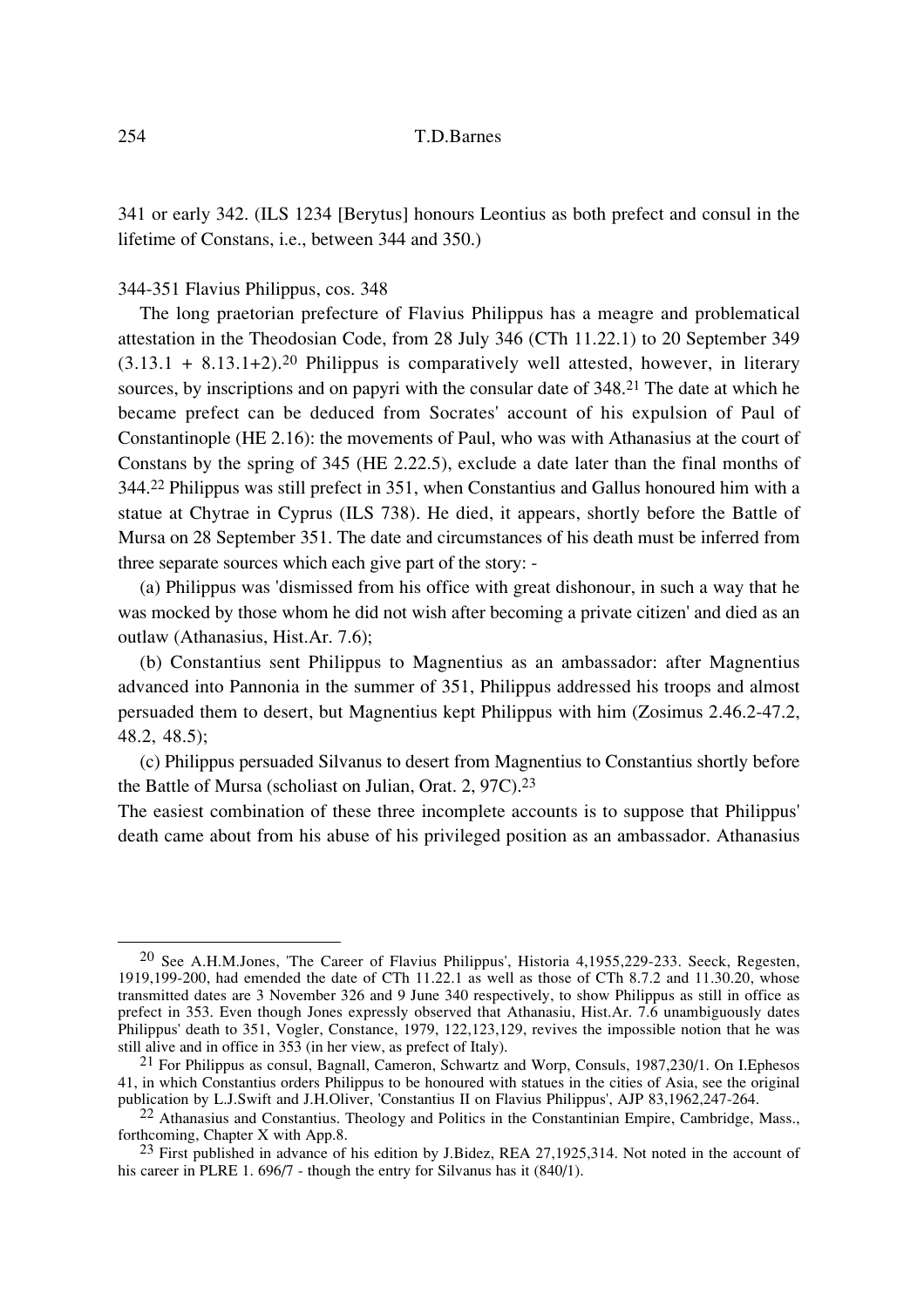may seem to imply dismissal and execution by Constantius, but his words will also cover an attempt by Magnentius to seize Philippus and his subsequent death in flight.24

# between 351 and 354 Maiorinus

Prefect before 357 (Libanius, Ep. 560, cf. 1510, written in 365): probably identical with the praetorian prefect Maiorinus attested by a group of inscriptions from a family tomb of the sixth century in the Trachonitis (W.H.Waddington, Inscriptions grecques et latines de la Syrie, Paris, 1870, nos.2474-2477, republished with the correct identification of Maiorinus, by L.Robert, Hellenica 11/12, Paris 1960,302-305.25

# **CONSTANS**

340-342 Antonius Marcellinus, cos. 341

Attested by the Theodosian Code on 29 April (11.12.1) and 28 June 340 (6.22.3). Still in office in late 341 or early 342 (ILS 8944).

342-344 M.Maecius Memmius Furius Baburius Caecilianus Placidus, cos. 343

Attested as prefect from 34226 to 28 May 344 (CTh 12.1.37). An inscription which records Placidus' career confirms that he was already prefect when he became ordinary consul on 1 January 343 (ILS 1231: Puteoli). During the last part of his tenure, perhaps from 343 and into 345, Placidus was probably prefect in or of Italy.27

#### MAGNENTIUS

350 Nunechius

 $\omega$   $\gamma$ Kλητικός ύπαρχος, sent by Magnentius with proposals for peace to Constantius, who arrested him (Petrus Patricius, frag. 16, cf. Zonaras 13.8). The nature of Nunechius' prefecture is totally unclear.

# **GALLUS**

351-353 Thalassius

Appointed as praetorian prefect in 351 and given the task of supervising the Caesar Gallus together with the quaestor Montius Magnus (Passio Artemii 12 = Philostorgius, HE 3.26a).28 He was in Antioch in 352/3 (Libanius, Ep. 16) and is styled praefectus praetorio

<sup>24</sup> PLRE 1. 697 assumes that Philippus was dismissed and disgraced by Constantius and construes I.Ephesos 41 as attesting his posthumous rehabilitation. That is pure fantasy: the present tenses in Constantius' praise of Philippus indicate that he was then alive and in office, cf. H.Wankel, Die Inschriften von Ephesos 1a, Bonn 1979,258.

<sup>&</sup>lt;sup>25</sup> The identification was also made independently in PLRE 1.537/8.

<sup>26</sup> Above, at n.13.

<sup>27</sup> PLRE 1. 705.

 $28$  On the latter, see PLRE 1. 535/6.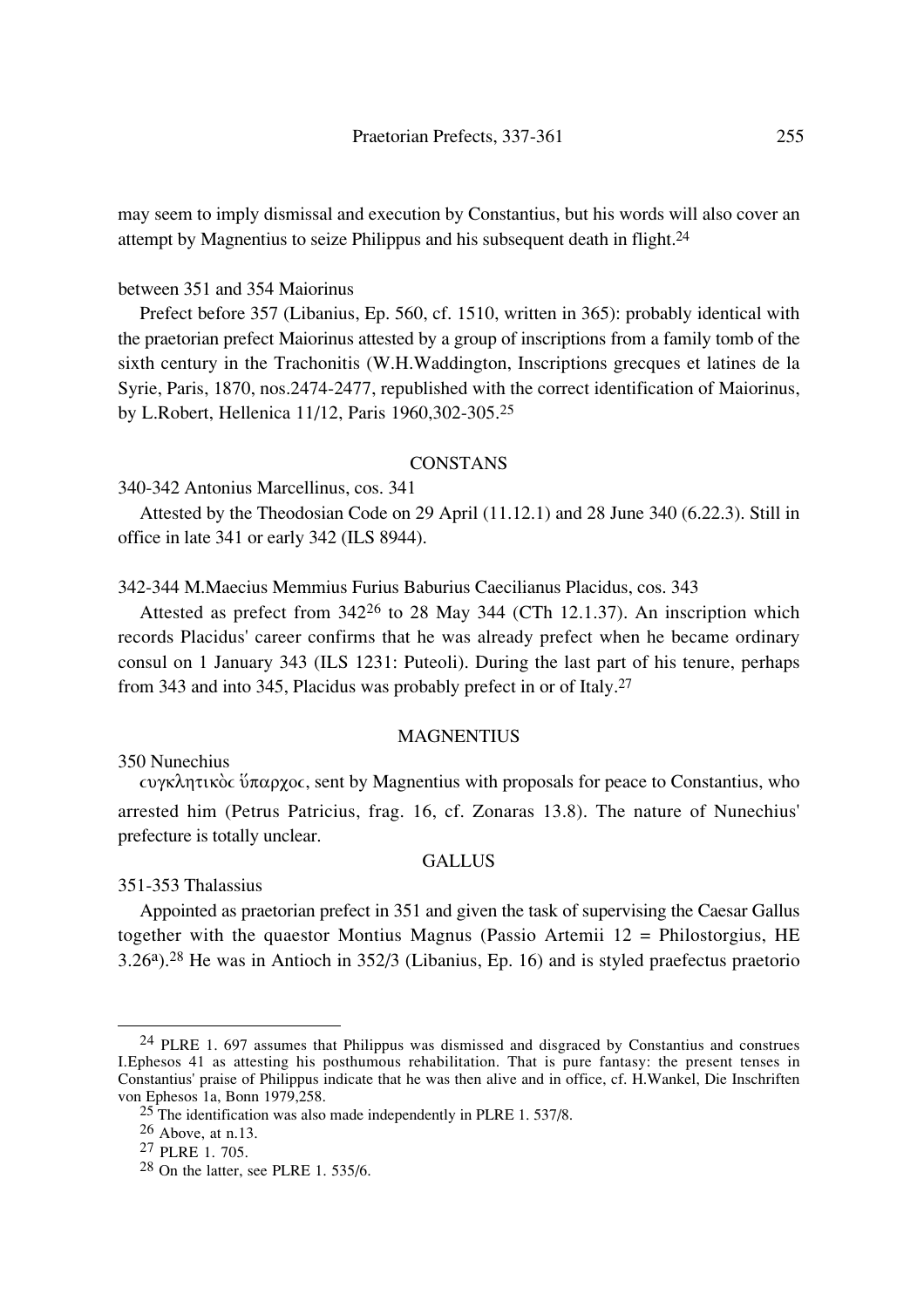256 T.D.Barnes

praesens by Ammianus (14.1.10), who records his death in office in 353 (14.7.9), which occurred after 3 July (CTh 16.8.7S: 357 mss.).

## 353-354 Domitianus

Successor of Thalassius, lynched by the troops in Antioch after provocative behaviour towards Gallus (Ammianus 14.7.9-11.17).29

# REGIONAL PREFECTS

# GAUL.

341 Aconius Catullinus, cos. 34930

CTh  $8.2.1 = 12.1.31$  (issued at Lauriacum on 24 June 341). It should be noted that the functions of Catullinus and Marcellinus are not expressly attested: the Prosopography of the Later Roman Empire argues that Marcellinus, Catullinus and Furius Placidus were successors in the same prefecture of Italy and Illyricum.<sup>31</sup>

342-350 Fabius Titianus, cos. 337

Appointed prefect no later than 342 (ILS 8944), Titianus served Constans in Gaul until the very end of his reign (Jerome, Chronicle 236d: 'apud Gallias'; CTh 9.24.2 [12 November 349]), when he transferred his allegiance to Magnentius, who made him praefectus urbi at Rome on 27 February 350 (Chr.min. 1. 66).32

# ?353-354 Vulcacius Rufinus, cos. 347

CTh 9.23.1S (8 March 354: 356 mss.); Ammianus 14.10.4 (dismissed in spring 354).

# 354-355 C.Ceionius Rufius Volusianus

Zosimus 2.55.3 (summer 354); CTh 11.34.2 (1 January 355); CJ 6.22.6 (18 February); CTh 3.12.3 (30 April); 11.30.26 + 36.12 (29/30 July); Ammianus 15.5.4-5, 13 (dismissed in 355).33

<sup>29</sup> For other sources which record his death with less precise detail, PLRE 1.262.

<sup>30</sup> CIL 6. 1780 establishes his nomen as Aconius, not Aco (as is commonly assumed), cf. Bagnall, Cameron, Schwartz and Worp, Consuls, 1987, 232.

<sup>31</sup> PLRE 1. 1049.

<sup>32</sup> Also attested as praetorian prefect on 30 June 343 (CTh 12.1.36) and probably on 27 May 349 (CTh 7.1.2 + 8.7.3, cf. Jones, Historia 4,1955,232/3).

<sup>33</sup> Also perhaps CTh 13.3.1 (321 or 324 mss.), cf. JRS 65,1975,47.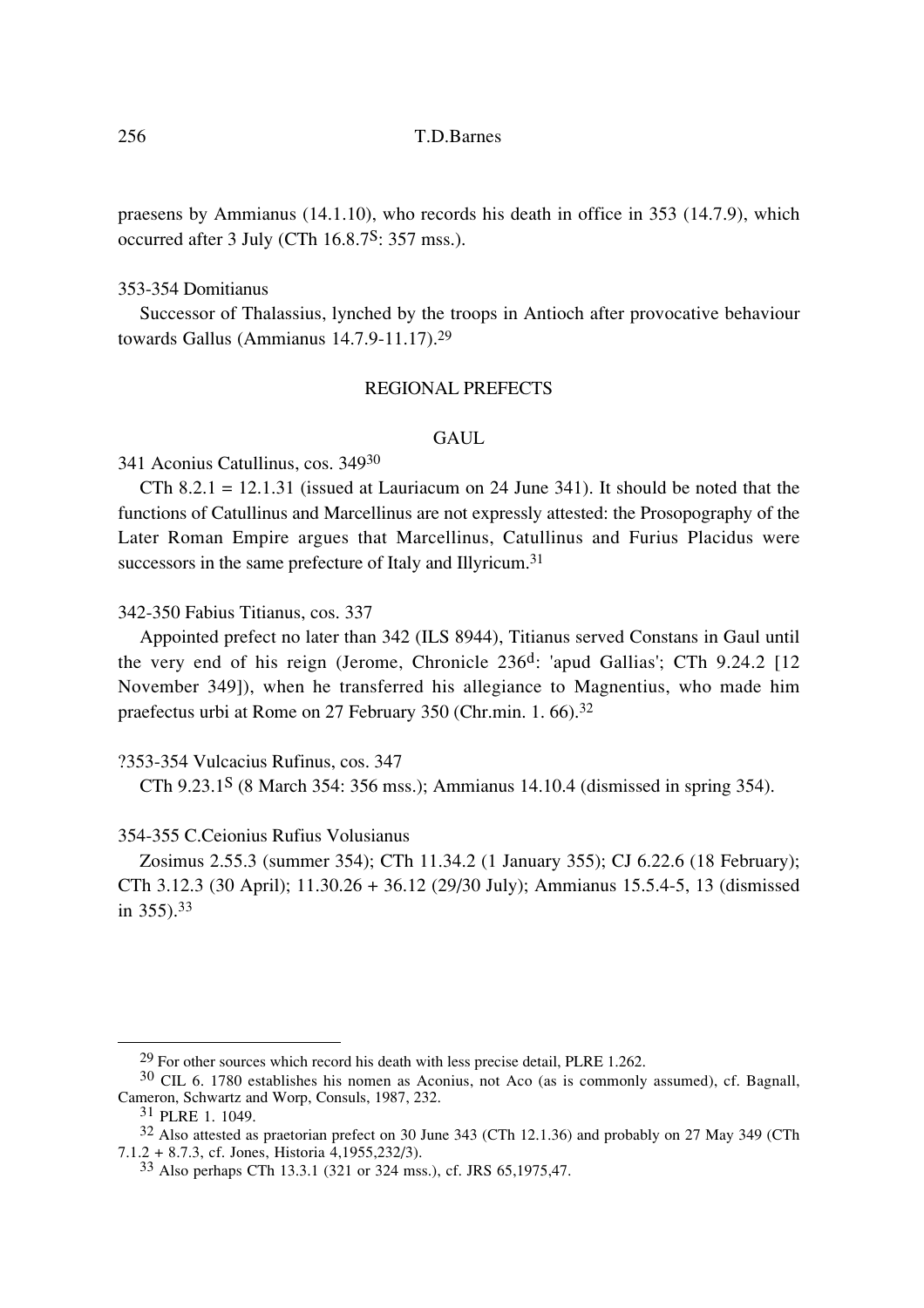#### 355-357 Honoratus

Libanius, Ep. 386 (written in 358); Jerome, Chronicle 241e (both retrospective references to Honoratus as prefect of Gaul). He had been comes Orientis in 353 (Libanius, Ep. 386; Ammianus 14.1.3, 7.2).

357-360 Flavius Florentius, cos. 361

Ammianus 16.12.14; 17.3.2-6; 18.2.4; 20.4.2-8, 8.20; Julian, Ep.ad Ath. 280a-c; Libanius, Orat. 18.84-85.

#### 360-361 Nebridius

Quaestor sacri palatii of Julian as Caesar, appointed praetorian prefect by Constantius to succeed Florentius (Ammianus 20.9.5, 8; 21.1.4, 5.11-12, 8.1; Libanius, Ep. 1315).

361 Decimius Germanianus Acting prefect (Ammianus 21.8.1).

361-363 Flavius Sallustius, cos. 363 Ammianus 21.8.1; 23.5.4.

# ITALY

343-c.345 M.Maecius Memmius Furius Baburius Caecilianus Placidus, cos. 343 CTh 12.1.37 (28 May 344)

c. 345-347 Vulcacius Rufinus, cos. 347

Rufinus served continuously as prefect from before his consular year until 354, and he began as prefect in or of Italy (CTh 9.23.1S [received at Cirta on 8 March 346: the mss. have 356]; 11.1.6 [issued in 353 or 354, but referring to a decision concerning Italy made by Rufinus as praetorian prefect under Constans];34 ILS 1237 [Rome, but implying activity at Ravenna]). However, there is no evidence for the precise beginning or end of his Italian prefecture.

350 Anicetus

Praetorian prefect of Magnentius, Anicetus resisted Nepotianus in Rome in June 350 and was killed (Zosimus 2.43.3; Victor, Caes. 42.6, where the transmitted text has urbi praefecto in error).

<sup>34</sup> On this constitution, where 'iuxta statutum Constantii fratris mei' must be emended to 'Constantis', see PLRE 1. 782.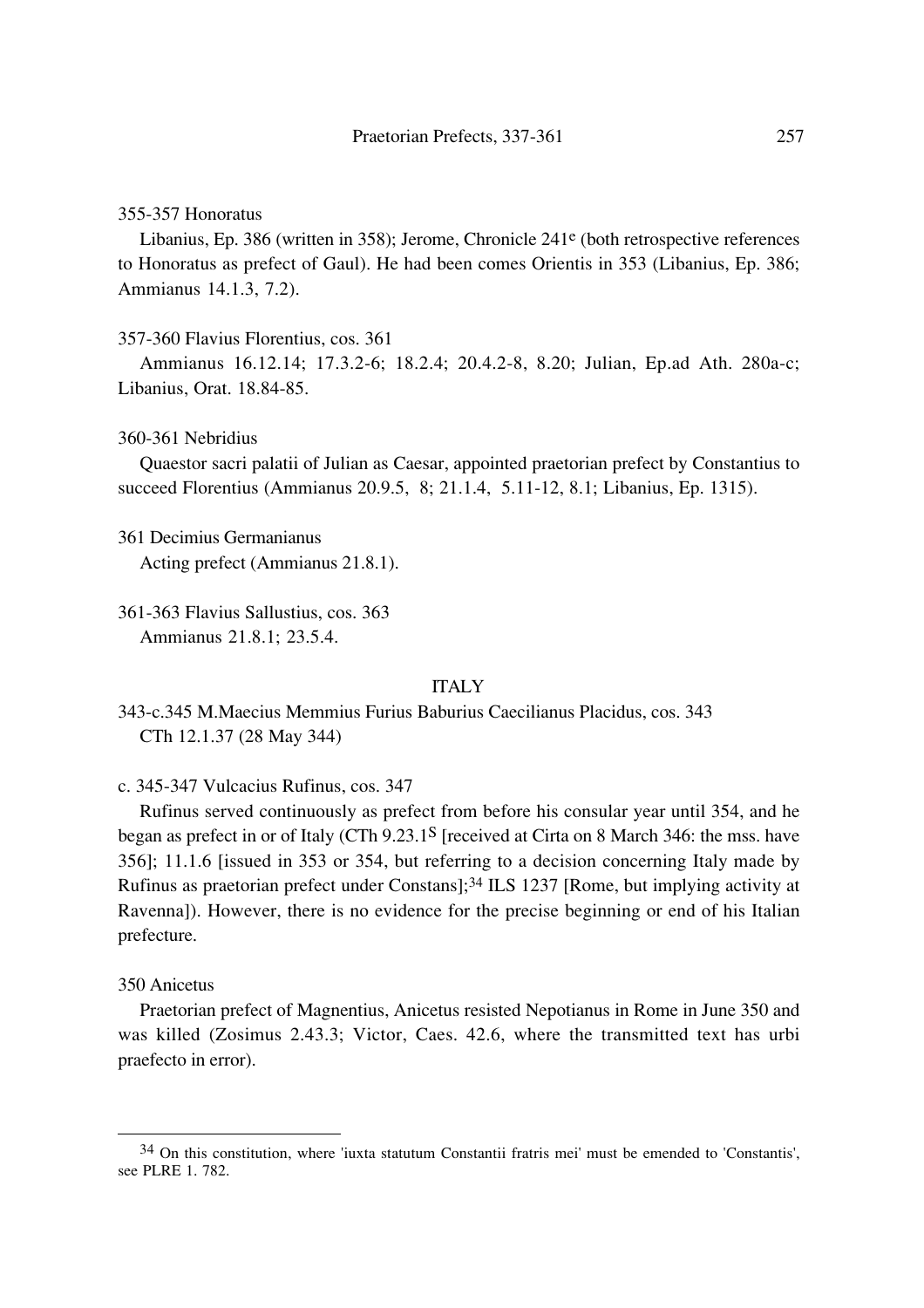354 Maecilius Hilarianus, cos. 332

CTh  $6.4.3 + 4^{\text{S}}$  (March 354: 339 mss.);  $6.4.7^{\text{S}}$  (14 March 354: 353 mss.).

# 355-361 Flavius Taurus, cos. 361

Praef(ectus) praet(orio) per Italiam atque Africam (AE 1934.159: Rome, between 364 and 367) from at least 6 April 355 (CTh 7.4.2) to 29 August 361 (CTh 8.4.7 + 12.1.49). In the summer of 361 Taurus fled to Illyricum, then to Constantius (Ammianus 21.9.4; Passio Artemii 19 = Philostorgius, HE 6.5a; Zosimus 3.10.4, cf. Julian, Ep.ad Ath. 286b).

# PRAEFECTI PRAETORIO ET URBIS

347, June 12-349, April 8 Ulpius Limenius

Chronographer of 354 (Chr.min. 1. 68); CTh 9.21.6 (12 February 348); 9.17.2 (28 March 349).

# 349, April 8-May 19 Eustathius

An imperial constitution with the transmitted date of 8 March 349 is addressed to Eustathius as praetorian prefect and was subsequently published at Rome (CTh 2.1.1 + 11.7.6). It is tempting to emend the date from viii id. Mart. to viii id. Mai., i.e. 8 May, and to regard Eustathius as a stand-in during the interval between Limenius and Hermogenes, when the Chronographer of 354 reports that 'cessaverunt praefecturae' (Chr.min. 1. 68).<sup>35</sup>

349, May 19-350, February 27 Hermogenes Chronographer of 354 (Chr.min. 1. 68-69).

#### ILLYRICUM

343 or 344-346 Anatolius

Nicknamed Azutrio, attested as prefect on 23 May 346 (CTh 12.1.36) and described as a praetorian prefect of Illyricum recently arrived from Gaul, i.e. from the court of Constans, in an anecdote whose content points to a date not long after 343 (Eunapius, Vit.phil. 10.6.4- 10.7.6, pp.490-492). To be carefully distinguished from the Anatolius, also a native of Berytus, who was prefect of Illyricum from 357 oto 360.36

<sup>35</sup> PLRE 1. 311.

<sup>36</sup> A.F.Norman, 'The Illyrian Prefecture of Anatolius', Rh.Mus., N.F. 100,1957,253-259, cf. Vogler, Constance, 1979,115ff.; R.Penella, Greek Philosophers and Sophists in the Fourth Century A.D. Studies in Eunapius of Sardis, Leeds 1990,90/1, 96-98, 130-132.

A.Groag, Die Reichsbeamte von Achaia in spätrömischer Zeit, Budapest 1946,32-33, had already noted that Eunapius implies a date no later than 345/6. For a restatement of the traditional view that the two Anatolii are one, V.Neri, 'Le prefetture del pretorio in occidente nel periodo 346-350 d.C.', Rivista storica dell'antichità 4,1974,89-111. They are also conflated by R. von Haehling, Religionszugehörigkeit, 1978,99/100; PLRE 1. 59/60.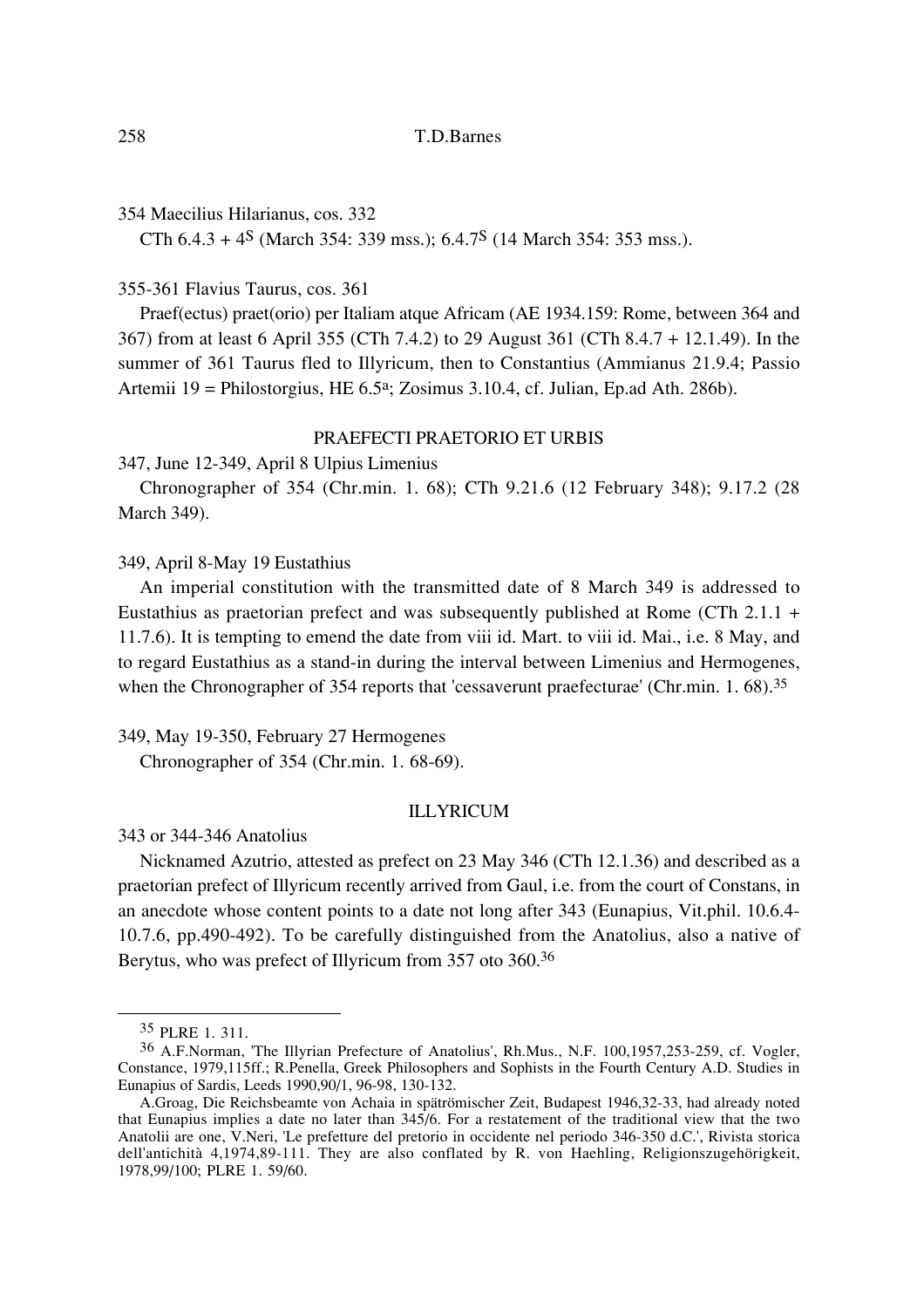### 347-?353 Vulcacius Rufinus, cos. 347

Active as prefect at Savaria in Pannonia Secunda before 350 (ILS 727).37 Attested on 28 December 349 (CJ 6.62.3), prefect under Vetranio (Petrus Patricius, frag. 16) and then under Constantius: Epiphanius, Pan. 71.1.5, implies his presence in or near Sirmium in the spring of 351, and he is attested in office on 26 February 352 (CJ 6.22.5).<sup>38</sup>

# 355-356 Q.Flavius Maesius Egnatius Lollianus, cos. 355

Attested as praetorian prefect in July 355 (CTh 6.29.1; 11.30.25 + 36.11). Ammianus locates him in Illyricum as prefect in 356 (16.8.5-7).

## 357-360 Anatolius

Attested as prefect by numerous letters of Libanius from 357, 358 and 359.39 Ammianus described his as 'regente tunc per Illyricum praefecturam' in 359 (19.11.2) and notes his death in office in 360 (21.6.5).

## 360-361 Flavius Florentius, cos. 361

Successor of Anatolius (Ammianus 21.6.5), he fled to Constantius when Julian invaded Illyricum in the summer of 361 (Ammianus 21.9.4; Zosimus 3.10.4).

#### **ORIENS**

## 354-358 Strategius Musonianus

Successor of Domitianus, 'Orientem praetoriani regebat potestate praefecti' (Ammianus 15.13.1) from 354 to 358: attested by plentiful evidence.40

# 358-360 Hermogenes

Succeded Musonianus before 24 August 358 (Libanius, Orat. 1.115/6; Ep. 21, cf. Ammianus 19.12.6). He apparently left office in the winter of 359/60 (Libanius, Ep. 138), so that Ammianus must be mistaken when he states that Hermogenes died in office early in 361 (21.6.9).

<sup>37</sup> Vogler, Constance, 1979,120-121, dated the inscription before Rufinus' consulate and deduces that he succeeded Anatolius in 346.

 $38$  On Rufinus as prefect of Illyricum, see J.R.Palanque, 'Du nouveau sur la préfecture d'Illyricum au IV<sup>e</sup>, Hommages à M.Renard 2, Brussels 1969,600-606. For laws transmitted with other dates which may originally have been addressed to Rufinus as prefect of Illyricum in 352 or 353, PLRE 1. 783.

<sup>39</sup> O.Seeck, Die Briefe des Libanius, Leipzig 1906,59-66.

<sup>40</sup> PLRE 1. 611/2.